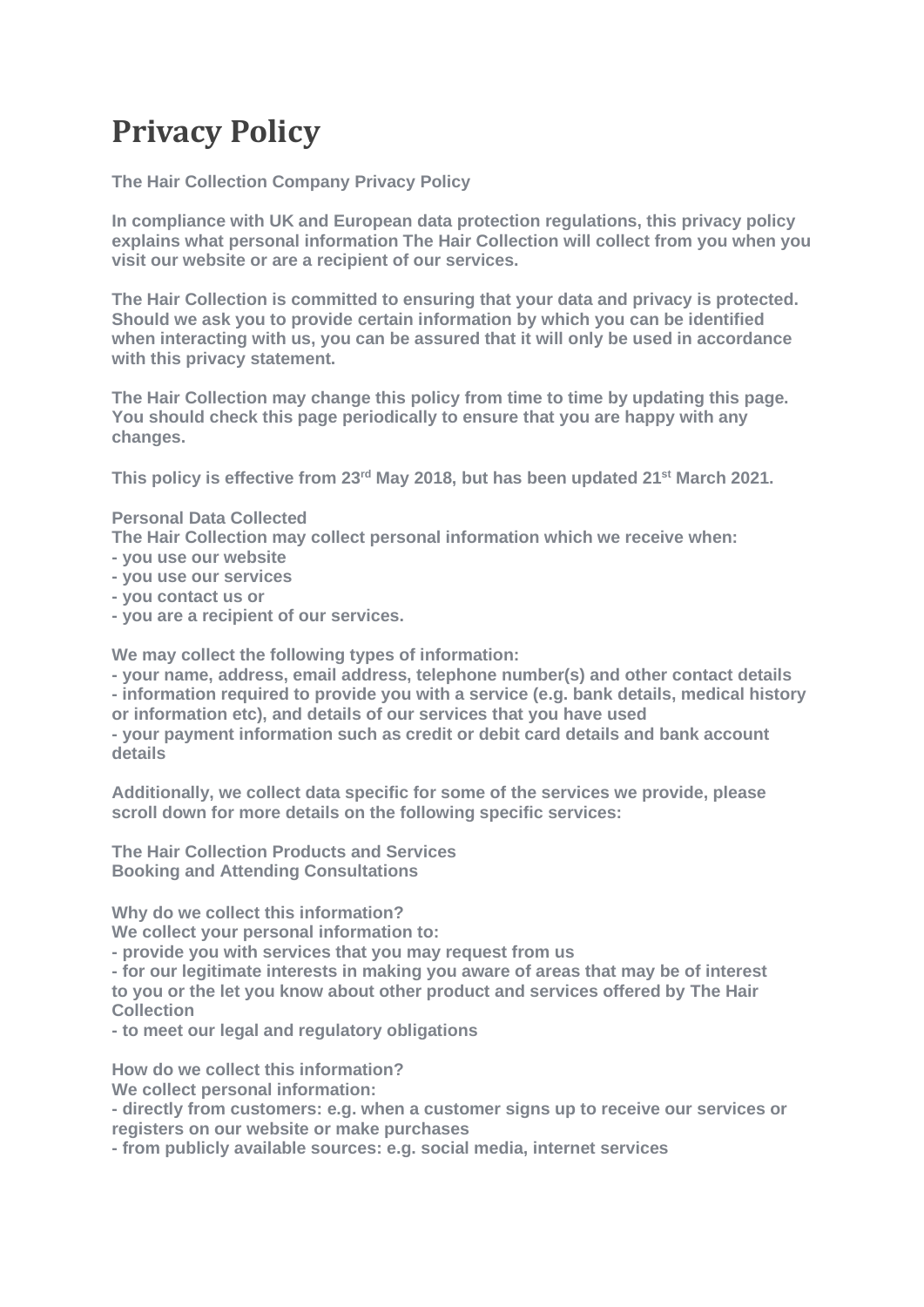**We are committed to keeping your information up to date as far as is reasonably possible. However, if you believe that we have made an error, then please contact us as we have outlined below, and we will use reasonable endeavours to correct.** 

**Keeping your information safe and secure**

**We are committed to ensuring that your personal information is secure and protecting it from being inappropriately or accidentally accessed, used, shared or destroyed, and against it being lost.**

**In order to prevent unauthorised access or disclosure, we have put in place suitable physical, electronic and managerial procedures to safeguard and secure the information we collect online.**

**Sharing your data with third parties**

**Access to your personal information is only allowed when required by law or is required as part our fulfilling our service obligations.** 

**We do not, and will never, sell or share your personal information with other third parties.** 

**How long do we keep personal information?**

- **1. We will only retain customers' personal information for as long as it is needed to carry out a particular purpose or meet a particular obligation or provide a particular service.**
- **2. The Hair Collection will destroy all personal data held, after a period not longer than 4 years after the completion of any services provided to our Clients.**

## **How we use Cookies**

**Cookies are small files of letters or numbers downloaded onto a device when users access websites. They are widely used to make websites work, or work more efficiently, as well as to provide service information to the owners of the site.**

**We use traffic log cookies to identify which pages are being used. This helps us analyse data about web page traffic and improve our website to tailor it to customer needs. We only use this information for statistical analysis purposes and then the data is removed from the system. Overall, cookies help us provide you with a better website, by enabling us to monitor which pages you find useful and which you do not. A cookie in no way gives us access to your computer or any information about you, other than the data you choose to share with us.**

**You can choose to accept or decline cookies. Most web browsers automatically accept cookies, but you can usually modify your browser setting to decline cookies if you prefer. This may prevent you from taking full advantage of the website.**

## **Links to other websites**

**Our website may contain links to other websites of interest. However, once you have used these links to leave our site, you should note that we do not have any control over that other website. Therefore, we cannot be responsible for the protection and privacy of any information which you provide whilst visiting such sites and such sites are not governed by this privacy statement. You should exercise caution and look at the privacy statement applicable to the website in question.**